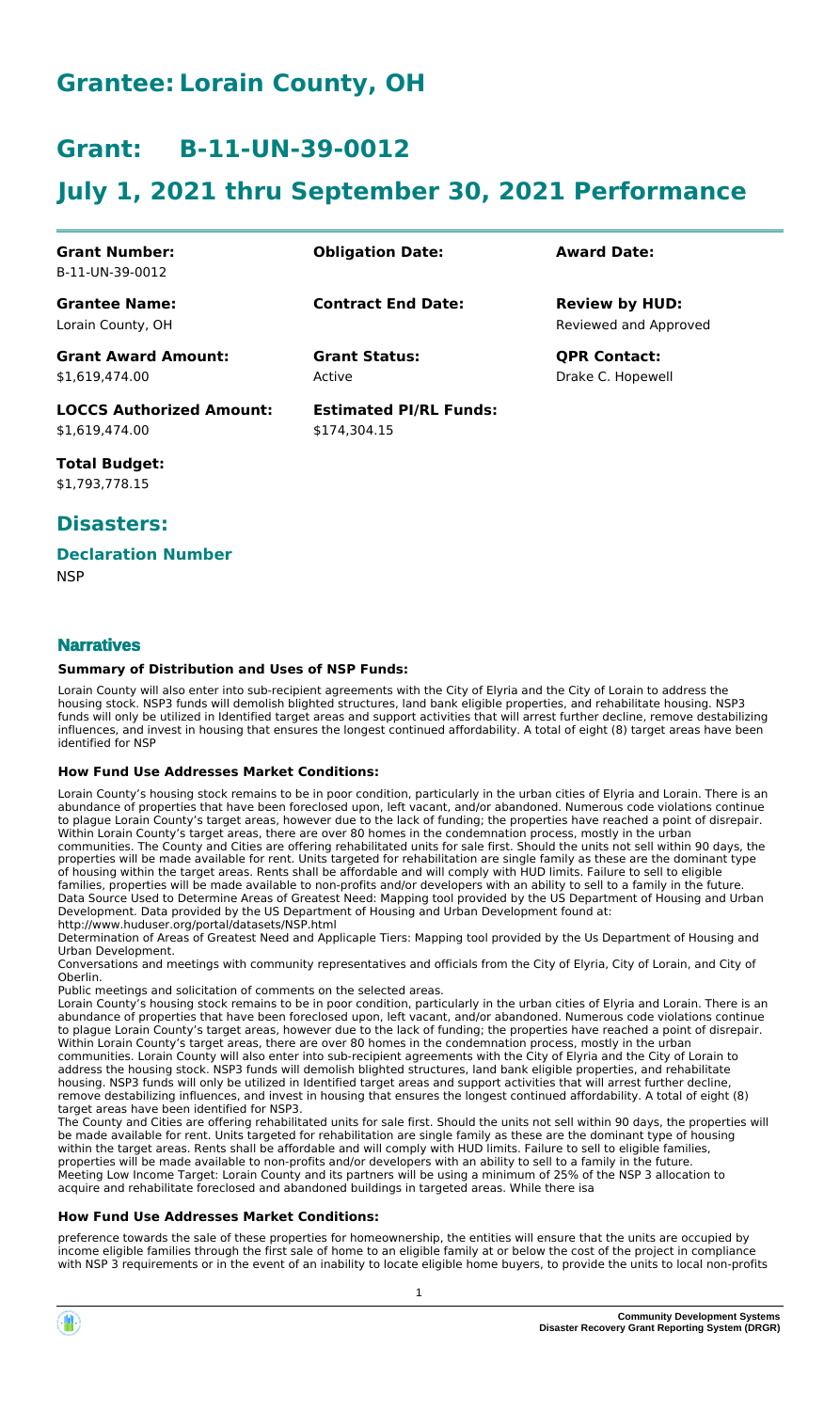to own and rent at the appropriate FMR to an income eligible family, or in the case that no local non-profits are able to acquire then the property will be made available to private investors. The development of these housing units may be completed using in house staff and contractors or a developer to deliver the project.

Demolition or Conversion of LMI Units: Does the grantee intend to demolish or convert any low- and moderate-income dwelling units (i.e., ? 80% of area median income)? Yes.

The number of low- and moderate-income dwelling units—i.e., ? 80% of area median income—reasonably expected to be demolished or converted as a direct result of NSP-assisted activities. 57

The number of NSP affordable housing units made available to low- , moderate-, and middle-income households—i.e., ? 120% of area median income—reasonably expected to be produced by activity and income level as provided for in DRGR, by each NSP activity providing such housing (including a proposed time schedule for commencement and completion). 4

The number of dwelling units reasonably expected to be made available for households whose income does not exceed 50 percent of area median income. 6

Citizen Participation Plan: The County in cooperation with the Cities of Elyria and Lorain posted the application on their respective web pages on February 11, 2011 for public review and comment. Additionally, public meetings were held at Lorain City Hall and Elyria City Hall respectively on February 24, 2011 and February 10, 2011. The meetings were advertised in the newspaper and posted on the web pages. The advertisements solicited comments and informed the public of where the application could be viewed and how to submit comments.

Summary of Public Comments Received. February 18, 2011: Pat Echko, Sheffield Township Fiscal Officer suggested we include another target area within Sheffield Township. The target area will cover the neighborhood within Broadway Ave., East 36th St., Elyria Ave., and North Ridge Rd. Ms. Echko also stated the identified target areas in Sheffield Township were good options for the NSP3. Response: Lorain County responded to Ms. Echko's request and included the additional target area for Sheffield Township.

#### **Ensuring Continued Affordability:**

Lorain County and any and all recipients of NSP 3 funds that flow through the County will be applying the Long Term Affordability from the HOME regulations at 24 CFR 92.252(e) and available online at http://edocket.access.gpo.gov/cfr\_2005/aprqtr/24cfr92.252.htm.

#### **Definition of Blighted Structure:**

Lorain County and any and all recipients of NSP 3 funds that flow through the County will be applying the definition of "blight" found within the Ohio Revised Code General Provisions – 1.08. A link to the ORC definition is provided here. http://codes.ohio.gov/orc/gp1.08.

#### **Grantee Contact Information:**

Name (Last, First) Romancak, Donald Email Address dromancak@loraincounty.us Phone Number 440-328-2323 Mailing Address Lorain County Admin Bldg – 5th Floor, 226 Middle Avenue, Elyria, OH 44035

#### **Definition of Affordable Rents:**

Lorain County and any and all recipients of NSP 3 funds that flow through the County will be applying the Affordable Rents as determined and updated by HUD. The 2010 rents are the latest available and can be accessed at http://www.hud.gov/offices/cpd/affordablehousing/programs/home/limits/rent/2010/oh.pdf. HOME regulations at 24 CFR 92.252 and available online at http://edocket.access.gpo.gov/cfr\_2005/aprqtr/24cfr92.252.htm.

#### **Housing Rehabilitation/New Construction Standards:**

Lorain County and any and all recipients of NSP 3 funds that flow through the County will use the HOME regulations found at http://www.hud.gov/offices/cpd/affordablehousing/library/homefires/volumes/vol3no1.cfm.

#### **Vicinity Hiring:**

Lorain County will invite Contractor's in NSP3 target areas to bid on eligible projects. A meeting will be conducted on March 14th, explaining the parameters of NSP3, and the importance of vicinity hiring. Additional consideration will be given to Section 3 contractors, and those who do vicinity hiring will supersede Section 3. A justification of the winning bid and the hired contractor will be noted in the project file. The cities of Elyria and Lorain will also be advertising for contractors to perform projects that they identify and shall include language in the bid documents striving to meet the vicinity hiring requirements of NSP 3.

#### **Procedures for Preferences for Affordable Rental Dev.:**

The County and Cities are offering rehabilitated units for sale first. Should the units not sell within 90 days, the properties will be made available for rent. Units targeted for rehabilitation are single family as these are the dominant type of housing within the target areas. Rents shall be affordable and will comply with HUD limits. Failure to sell to eligible families, properties will be made available to non-profits and/or developers with an ability to sell to a family in the future.

| <b>Overall</b>                                 | <b>This Report Period</b> | <b>To Date</b> |
|------------------------------------------------|---------------------------|----------------|
| <b>Total Projected Budget from All Sources</b> | \$0.00                    | \$1,794,040.91 |
| <b>Total Budget</b>                            | \$0.00                    | \$1,793,778.15 |
| <b>Total Obligated</b>                         | \$0.00                    | \$1,778,907.00 |
| <b>Total Funds Drawdown</b>                    | \$0.00                    | \$1,778,607.00 |
| <b>Program Funds Drawdown</b>                  | \$0.00                    | \$1,609,443.33 |